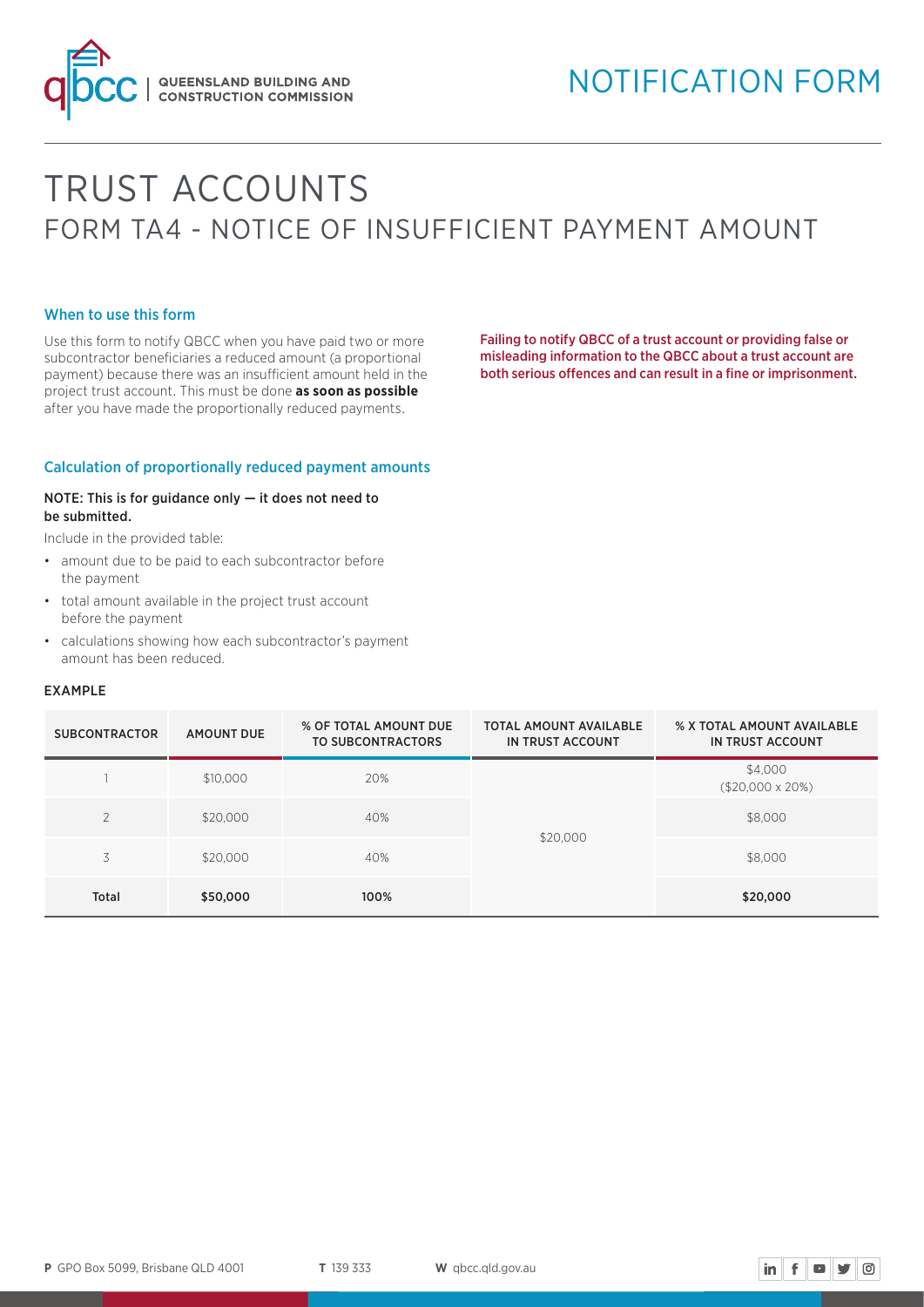

## **TRUST ACCOUNTS - FORM TA4** NOTICE OF INSUFFICIENT PAYMENT AMOUNT

## APPLICABLE LEGISLATION

#### Notification made under section 20C of the *Building Industry Fairness (Security of Payment) Act 2017.*

#### PRIVACY NOTICE

The QBCC is collecting personal information on this form to regulate trust accounts. This is authorised by the *Building Industry Fairness (Security of Payment) Act 2017* (BIF Act).

The QBCC must keep a register of trust accounts. The QBCC may publish information about trust accounts as determined by the Commissioner and may report statistics to other agencies. The QBCC Privacy Policy contains full use and disclosure details.

All information held by the QBCC may be subject to application for access under the *Right to Information Act 2009* or the *Privacy Act 2009.*

#### COMPLETING THIS FORM

- Use BLACK pen only
- Print clearly in BLOCK LETTERS
- DO NOT use correction fluid any amendments should be crossed out and initialled.

#### Return your fully completed form and ALL required documents by:

Post: GPO Box 5099, Brisbane QLD 4001

In person: [QBCC Service Centres](www.qbcc.qld.gov.au/locate-office) are listed on our website [qbcc.qld.gov.au](http://qbcc.qld.gov.au )

## **1. TRUSTEE DETAILS** Name ABN ACN QBCC licence number Business address Suburb Postcode Natural March 1991 State Natural March 2016 Email

## **2. CONTRACT DETAILS**

| Contracting party   |                                                                                                     |             |   |   |         |  |  |  |  |  |  |  |  |  |  |  |  |
|---------------------|-----------------------------------------------------------------------------------------------------|-------------|---|---|---------|--|--|--|--|--|--|--|--|--|--|--|--|
| Date of contract    | D                                                                                                   | $\mathsf D$ | M | M | Y Y Y Y |  |  |  |  |  |  |  |  |  |  |  |  |
| Project description |                                                                                                     |             |   |   |         |  |  |  |  |  |  |  |  |  |  |  |  |
| Site address        |                                                                                                     |             |   |   |         |  |  |  |  |  |  |  |  |  |  |  |  |
| Suburb              |                                                                                                     |             |   |   |         |  |  |  |  |  |  |  |  |  |  |  |  |
| Postcode            |                                                                                                     |             |   |   | State   |  |  |  |  |  |  |  |  |  |  |  |  |
|                     | If the project relates to multiple sites, check this box and enter remaining site details on page 5 |             |   |   |         |  |  |  |  |  |  |  |  |  |  |  |  |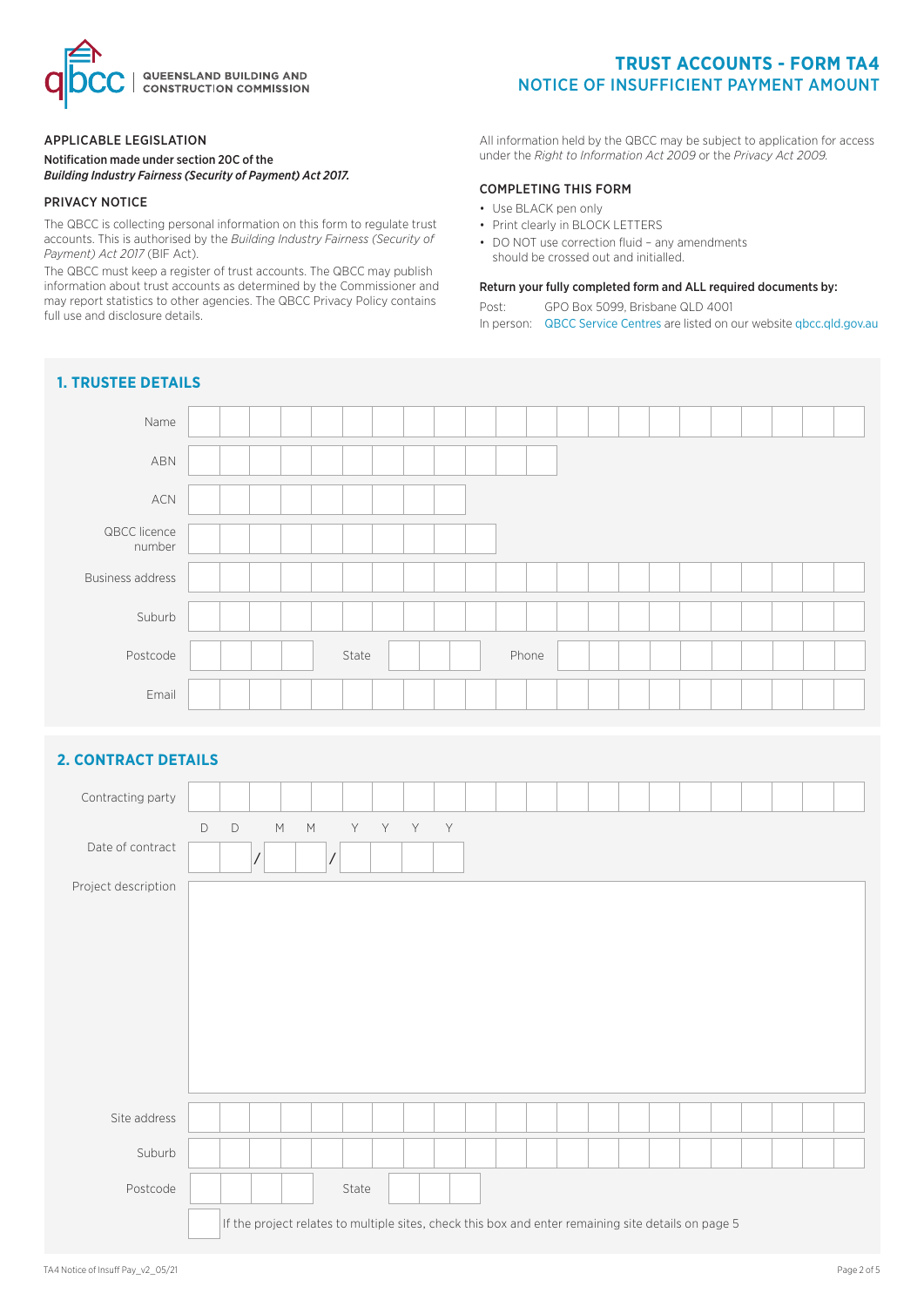

#### **3. PROJECT TRUST ACCOUNT DETAILS**



## **4. SUBCONTRACTOR DETAILS**

Provide details for each subcontractor beneficiary who has received a proportionally reduced payment amount due to insufficient amounts being available in the project trust account. Guidance on how to calculate proportional payments is provided at the end of this form. Attach additional copies of this page if you have made reduced payments to more than 3 subcontractor beneficiaries.

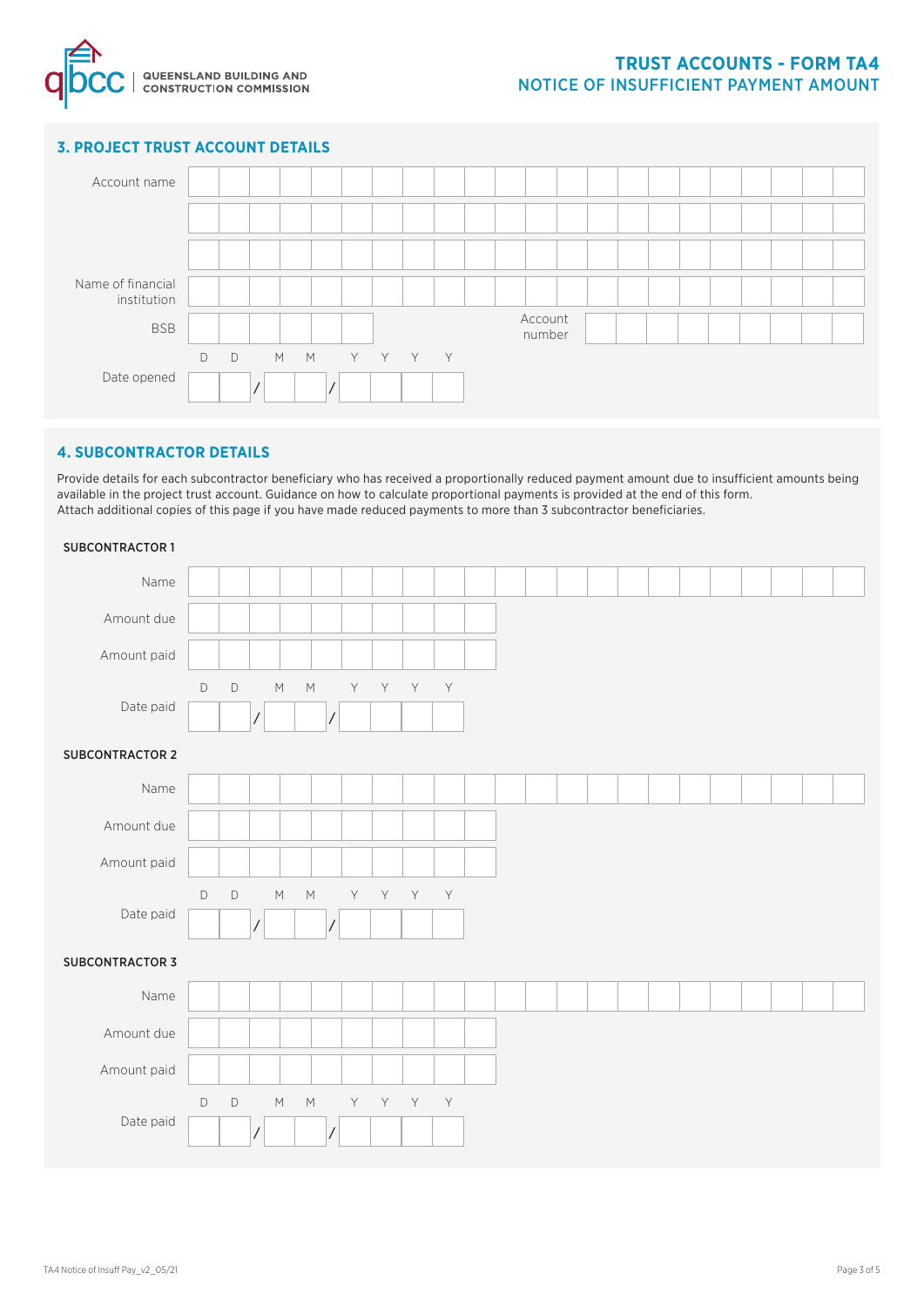

| <b>5. DECLARATION</b>                                                                                                 |                                                                                                                                                                                                        |  |  |  |  |  |  |  |  |  |  |      |  |              |              |        |     |     |  |
|-----------------------------------------------------------------------------------------------------------------------|--------------------------------------------------------------------------------------------------------------------------------------------------------------------------------------------------------|--|--|--|--|--|--|--|--|--|--|------|--|--------------|--------------|--------|-----|-----|--|
|                                                                                                                       | I understand that it is an offence for a trustee to fail to top up a trust account where there are insufficient amounts available to pay all<br>beneficiaries the full amounts due to be paid to them. |  |  |  |  |  |  |  |  |  |  |      |  |              |              |        |     |     |  |
| I understand that completing this notice does not exempt the trustee from the obligation to top up the trust account. |                                                                                                                                                                                                        |  |  |  |  |  |  |  |  |  |  |      |  |              |              |        |     |     |  |
|                                                                                                                       | I understand that the trustee is required to ensure that the remaining amount owed to subcontractors is paid (from the trust account)<br>when funds become available.                                  |  |  |  |  |  |  |  |  |  |  |      |  |              |              |        |     |     |  |
|                                                                                                                       | I understand that the trustee may be committing an offence by failing to pay the full amount owed to subcontractors by the due date.                                                                   |  |  |  |  |  |  |  |  |  |  |      |  |              |              |        |     |     |  |
|                                                                                                                       | The information I have provided in this form is, to the best of my knowledge, true and accurate.                                                                                                       |  |  |  |  |  |  |  |  |  |  |      |  |              |              |        |     |     |  |
| I have read and understood the Privacy Notice on page two of this form.                                               |                                                                                                                                                                                                        |  |  |  |  |  |  |  |  |  |  |      |  |              |              |        |     |     |  |
| Full name of<br>person making<br>declaration                                                                          |                                                                                                                                                                                                        |  |  |  |  |  |  |  |  |  |  |      |  |              |              |        |     |     |  |
| Position of person<br>making declaration                                                                              |                                                                                                                                                                                                        |  |  |  |  |  |  |  |  |  |  |      |  |              |              |        |     |     |  |
| Signature                                                                                                             |                                                                                                                                                                                                        |  |  |  |  |  |  |  |  |  |  | Date |  | $\mathsf{D}$ | $\mathsf{D}$ | M<br>M | Y Y | Y Y |  |
| On behalf of:<br>Trustee name                                                                                         |                                                                                                                                                                                                        |  |  |  |  |  |  |  |  |  |  |      |  |              |              |        |     |     |  |